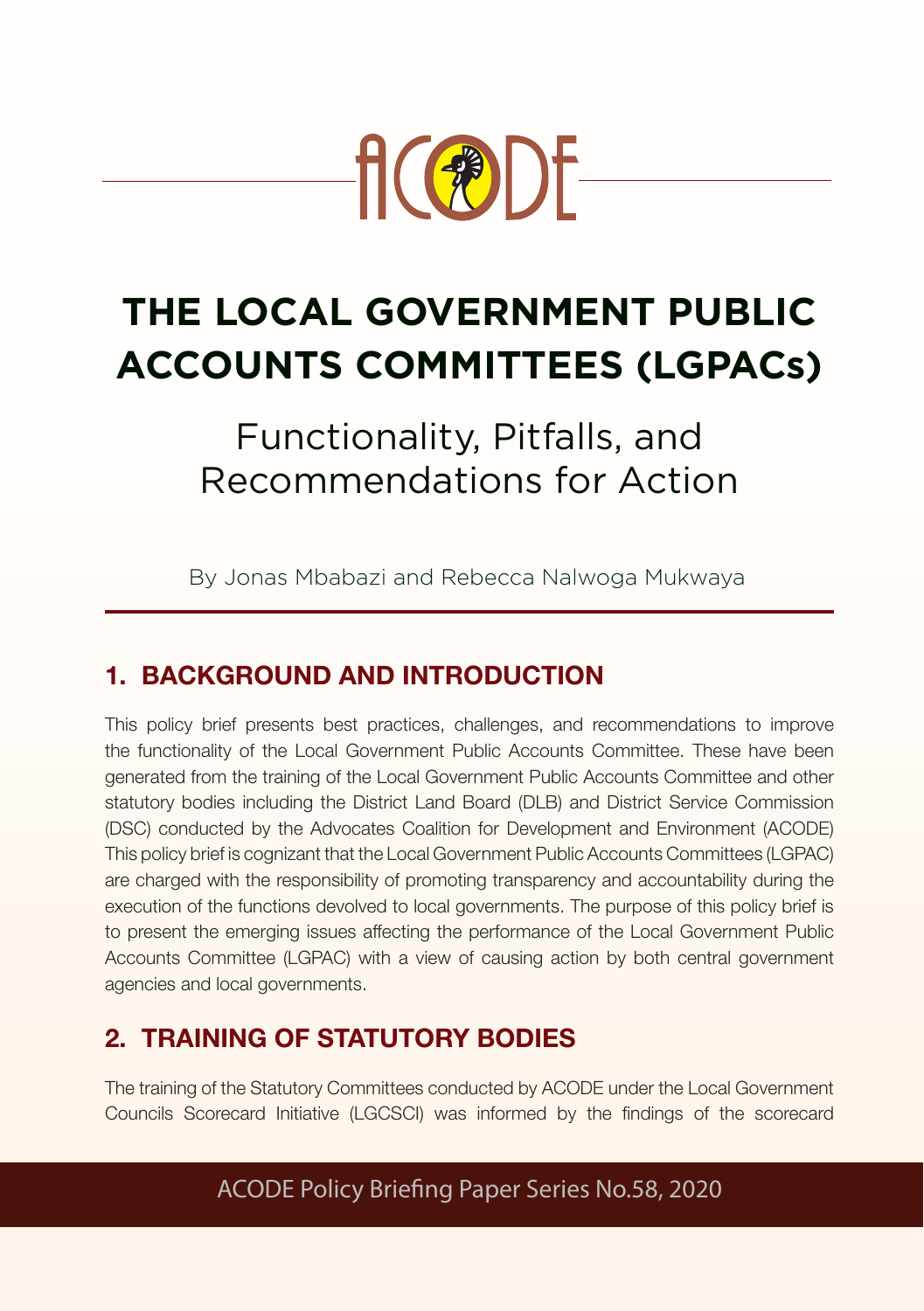assessment of FY 2018/19 where the functionality of committees and statutory bodies of the council including the Local Government Public Accounts Committee (LGPAC), the District Land Board, and the District Service Commission was done and it established that these committees were functioning minimally (Bainomugisha, et al., 2020). The assessment recommended that to strengthen transparency and accountability, there is a need to continuously train and mentor Local Government leaders and structures of local Councils on their roles and responsibilities and strengthen the role of the District Council in Public Financial Management by clarifying the role of LGPACs in audit and reporting.

Consequently, the ACODE's Local Government Councils' Scorecard Initiative (LGCSCI) undertook the training of the statutory bodies across 34 Districts between August 2020 and December 2020. The overall objective of this training was to enhance the functionality and effectiveness of the selected statutory bodies. The specific objectives included: i) to build the capacities of the statutory bodies of the councils in understanding and appreciating their statutory roles; ii) to improve the effectiveness of the council statutory bodies by improving on timely reporting by statutory committees in Local Government Councils, and iii) improve on the relationship between statutory bodies and the council. Given the nature of the training, participants were drawn according to their accountability relationships as such, both the technical and political wing of the district were mobilized for the training. The participants included; members of the statutory bodies and their secretaries, RDCs, technical officers such as the Chief Financial Officers, Internal Auditors, Senior and Principal Human Resource Officers, Senior Lands Officers, District Executive Committees, Chairpersons of the standing committees of council, and Speakers of the District Council. During these meetings, several issues concerning the performance of LGPAC were raised and subsequently captured in this paper.

## 3. POLICY AND LEGAL FRAMEWORK FOR THE LOCAL GOVERNMENT PUBLIC ACCOUNTS COMMITTEE

The LGPAC established under Section 88(7-9) of the Local Government Act, CAP 243 is mandated to examine reports of the Auditor General, Chief Internal Auditor or other inquiry reports about the local government within its geographical jurisdiction. The reports of LGPAC are required to be submitted to the District Council and the Ministry of Local Government. Later, the consolidated reports of the LGPACs are required to be submitted to Parliament by the Minister of Local Government to be considered by the PAC at Parliament. The LGPAC is supposed to have four members appointed by the District Council on the recommendation of the District Executive Committee. Section 88(9) of the Local Government Act requires the District Chairpersons and the Chief Administrative Officers to implement the recommendations of LGPACs and report the actions taken on the recommendations to the Council.

Further, the Local Government Financial and Accounting Regulations Part II (Local Governments (Financial and Accounting) Regulations, 2007), section 16 defines the functions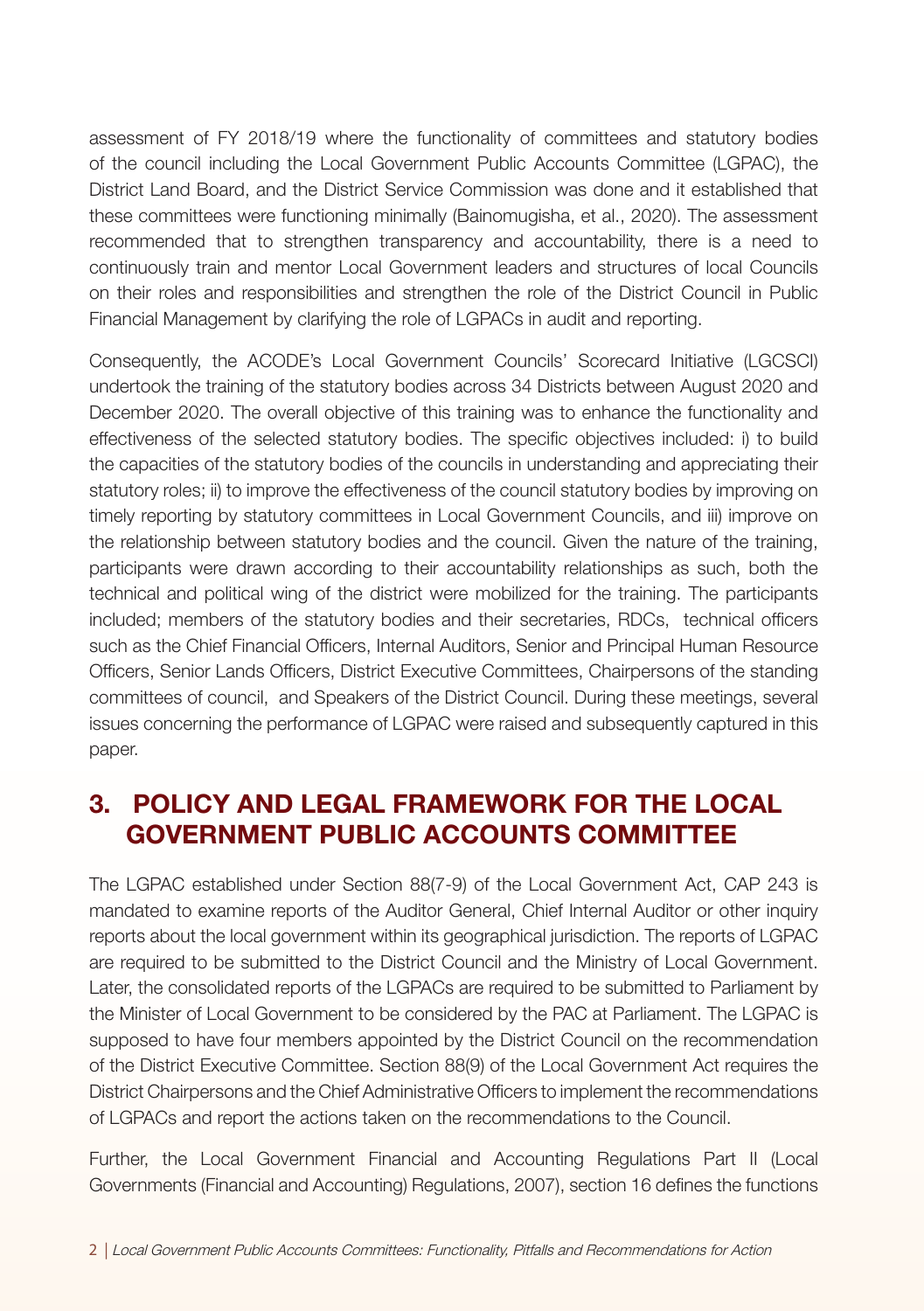of the Local Government Public Accounts Committee as;

- a. The local government's public accounts committee shall examine the reports of the Auditor General, the head of the internal audit and any other reports of commissions of inquiry following section 88 of the Act.
- b. The local government public accounts committee shall produce reports for submission to the council and the Minister.

## 4. LINKAGES BETWEEN THE PARLIAMENT PUBLIC ACCOUNTS COMMITTEE AND LGPAC

Section 16(1) & (2) of the LGFAR 2007 (Local Governments (Financial and Accounting) Regulations, 2007) requires the Local Governments Public Accounts committees to examine the reports of the Auditor General, the Head of Internal Audit and any other reports of commissions of Inquiry under section 88 of the Act and produce reports for submission to the council and the minister. LGPAC can only act on the reports that have been initiated by the Internal Auditor.

The LGPAC reports are also made available to the district chairperson or mayor for information and action; Chief Administrative Officer or Town Clerk; Resident District Commissioner for information and in case of appeal. Other persons who receive the reports are The Minister of Finance, Planning and Economic Development; The Auditor-General; The Inspector General of Government; The Chairman Local Government Finance Commission. The Minister of Local Government for transmission to parliament where it will be examined by the parliamentary session committee on Local Government or the National PAC and other state organs. This is concerning Article 163(4) and (5) (Constitution of the Republic of Uganda, 1995) of the national policy which delegates the powers of accountability from the National Public Accounts Committee to the Local Government Public Accounts Committee.

## 5. BEST PRACTICES FROM DISTRICTS

While conducting an audit of the different sectors in the district, some good practices were noted.

- Timely publication of the internal audit reports. It was realized that some local governments timely produce and share their reports with LGPACs. This gives LGPACs enough time to read, and internalize the reports and be able to make appropriate recommendations. This also has been instrumental in reducing backlogs.
- The co-operation of all committee members. In the districts where all committee members were cooperative, it was established that there was the smooth running of the business of the LGPACs. This led to a consensus on the findings and recommendations generated by these committees.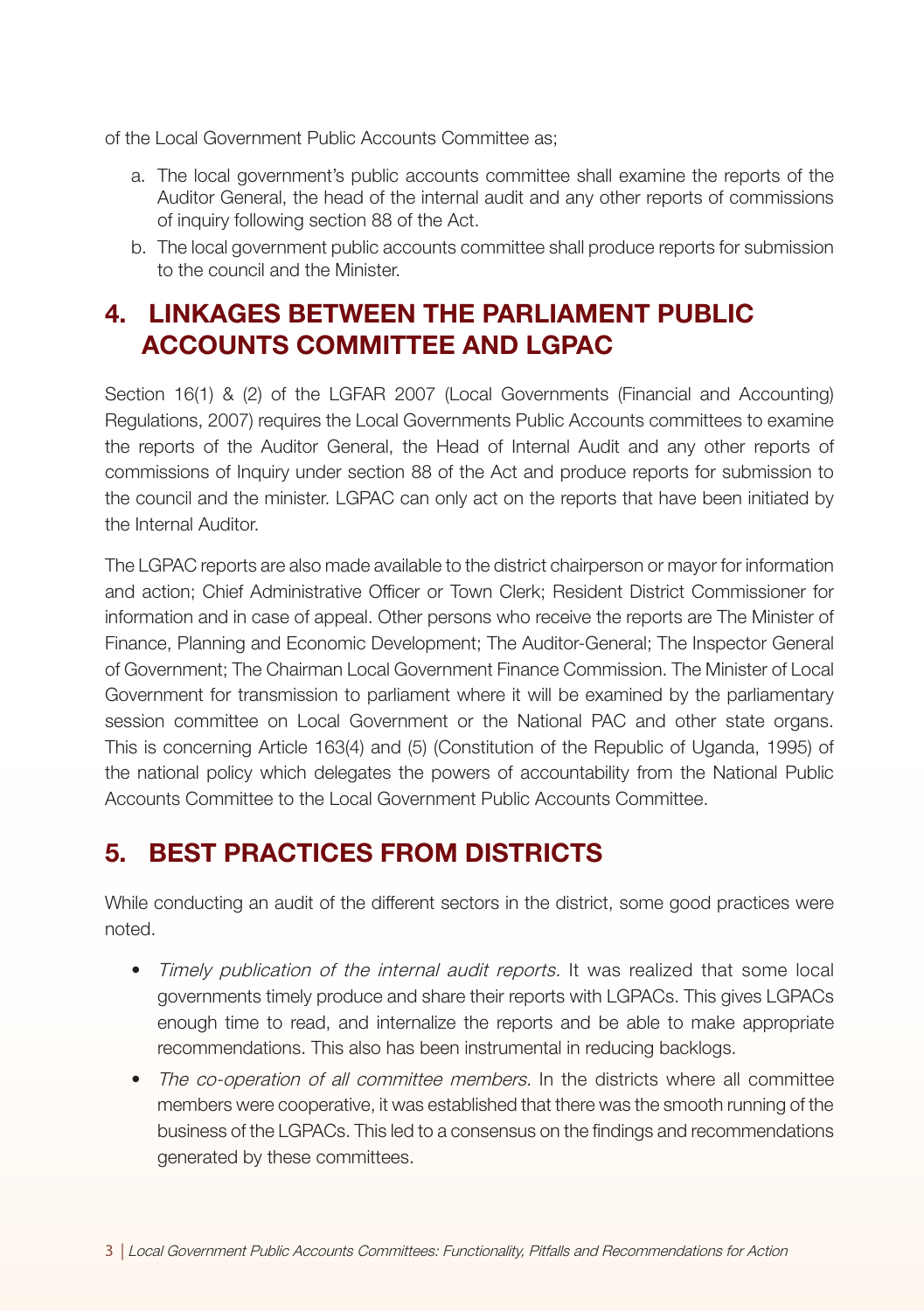- Continuity and training. LGPACs have a particular role and function. It takes time and training for PAC members to understand the unique role, functions and culture of the PACs.
- Clear demarcation of responsibilities with other committees. In cases where the LGPACs had been trained by the central government and other stakeholders, there was a clear understanding and demarcation of roles with other statutory bodies. This helped in preventing role conflict among these structures.
- Support from the internal auditor's office. It was reported that where the office of internal auditor provides support to the LGPACs, the performance was relatively better than others where the internal audit offices had been alienated. It was noted that the internal audit office would support LGPACs in cross-examining respondents, field visits and providing additional information on queries in the internal audit reports.
- Fffective communication with technical officers. It was noted that effective communication between the LGPACs and technical staff was critical for establishing a friendly and conducive working relationship. In the districts where there were such effective communications, trust between the committee and technical staff, easy access to information, the performance of the PACs was phenomenal.
- Follow-up processes. LGPACs can close the accountability gap by holding follow-up meetings with the CAO and DEC and monitoring the implementation of recommendations. In districts where this has been done, most of the recommendations have been implemented.

## 6. EMERGING ISSUES

Despite their well-articulated mandate in Section 88 of the Local Government Act, the effective functionality of the LGPACs has faced a series of challenges. These challenges were articulated during the training as below.

#### Inadequate funding

One of the major challenges of the Local Government Public Accounts Committees is inadequate funding, which is manifested in many dimensions namely, inability to carry out the committee's activities, varied funding across the districts, inability to hold committee meetings, and inadequate salary to the Internal Auditors.

Under Section 88(10) of the Local Government Act CAP 243, the expenses of Local Government Public Accounts Committees are charged on the consolidated funds. Regulation 27 requires Chief Accounting Officers (CAOs) to provide all the necessary facilities and funding required for the efficient performance of the LGPACs. On the contrary, LGPACs are grossly underfunded. As a result, the committees cannot verify the issues on the ground for instance checking on the works of a contractor and so on. At times they must rely on the audit department to fund their field visits and this may compromise the workings of the committee.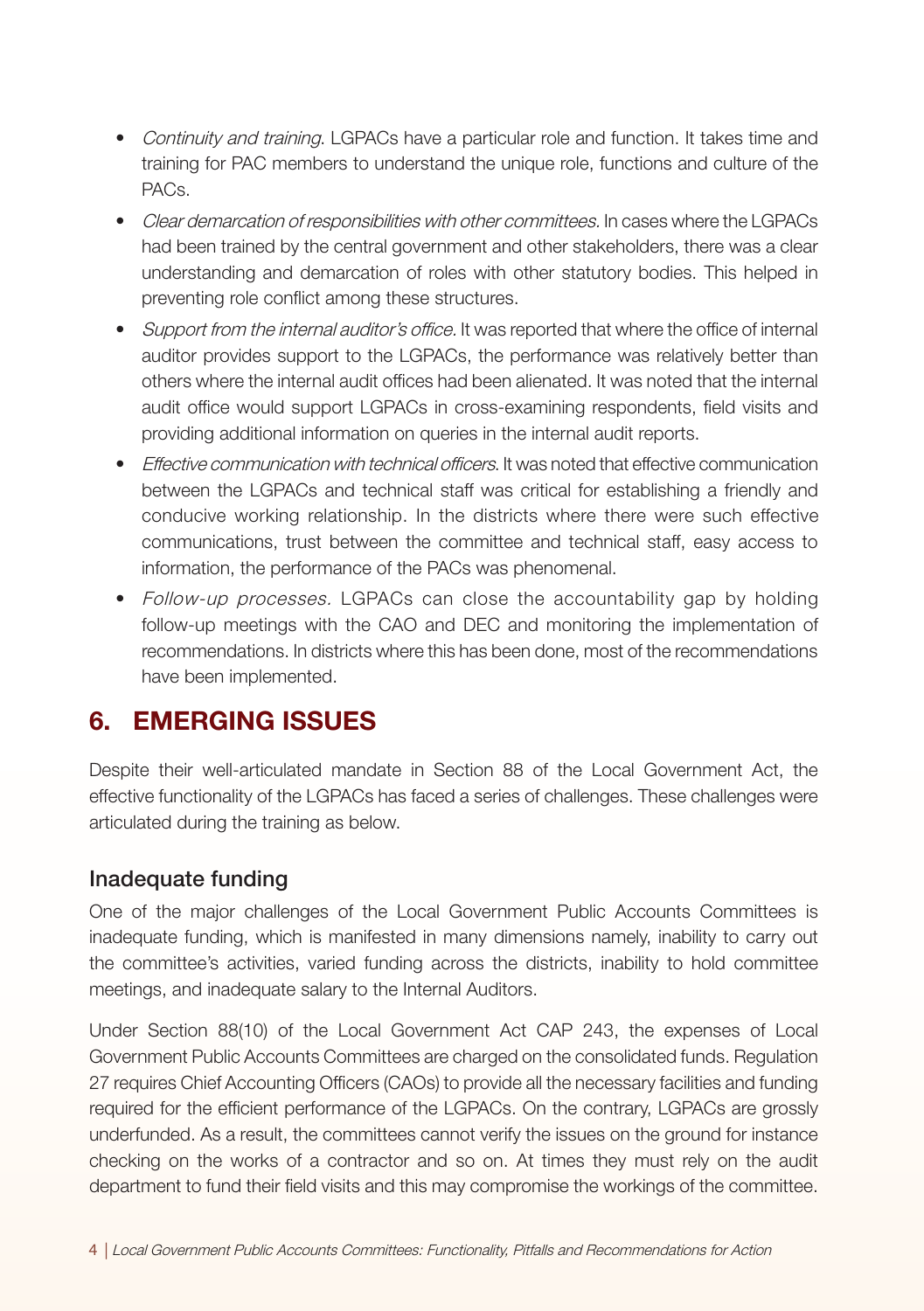A member of the LGPAC in Gulu had this to say on the funding, "there is inadequate funding of the District Public Accounts Committee LGPAC and the Internal Audit department. We may blame the LGPAC but the budget in the internal audit department from which the reports emanate is underfunded. This means they cannot deliver on time. The reduction in funding from UGX 34 million for a financial year to UGX 18 million, District Service Commission from UGX 65 million to UGX 16 million and UGX 18 million to District Land Board."

Further in Moyo District, another member of the LGPAC revealed that "We are funded from the consolidated fund and we were once told by the CAO that the LGPAC is not a priority. LGPAC has worked for two quarters and has been paid once. LGPAC generates a lot of money and yet the money takes a rat hole." In Nakapiripirit District, a member of the LGPAC noted that "Funding is inadequate; members cannot sit to handle all the files that they ought to. PAC has not sat to consider the Auditor General's report for FY 2019/ because there is no money for members to sit. The district is allocated only UGX 25 million for the statutory committees in a financial year."

Thus, this amount is too small and can only allow the LGPAC members to meet for two days in three months, yet Section 6.6.9 (c) of the LGPAC Handbook requires LGPACs to meet monthly. The insufficient funds provided to LGPACs do not allow them to attend to the internal audit reports on District Departments, Municipal and Town Councils, Sub counties, Hospitals as well as government-aided primary and secondary schools that the Head of Internal Audit and Auditor General are required to produce. Due to the limitation in resources, all LGPACs in the 34 districts covered noted that they are unable to conduct field visits for Value for Money Audits. It was noted that this affects the quality of their work and makes their findings and recommendations deficient.

Observations from the allocations and expenditure for LGPAC activities were found not to be uniform across all districts. In the districts that had higher budget allocations, their LGPACs were found to be relatively more active than those whose budget allocations were lower. It was revealed that the expenditure figures ranged from UGX 4, 000,000 to UGX 17,000,000.

Regulation 18 of the Local Governments (Public Accounts Committee) Regulations 2000 requires the Chairpersons of LGPACs to convene and preside over LGPAC meetings, ensure that the Committees perform their duties as mandated and submit reports to various offices regularly. However, in several districts, this was being done because of insufficient funding.

LGPAC activities are poorly facilitated because of inadequate budgetary provision, contrary to the provisions of LGPAC Regulation 27 of 2000 and Section 6.6.9 (c) of the LGPAC Handbook. The plenary sessions in all the districts revealed that LGPAC is inadequately facilitated in the following ways: lack of office space with appropriate furniture; lack of equipment and tools; lack of legal books and other reference materials; and lack of transport to allow for field visits and inspections. It was reported that such poor facilitation of LGPAC members has severely affected the operations of LGPACs.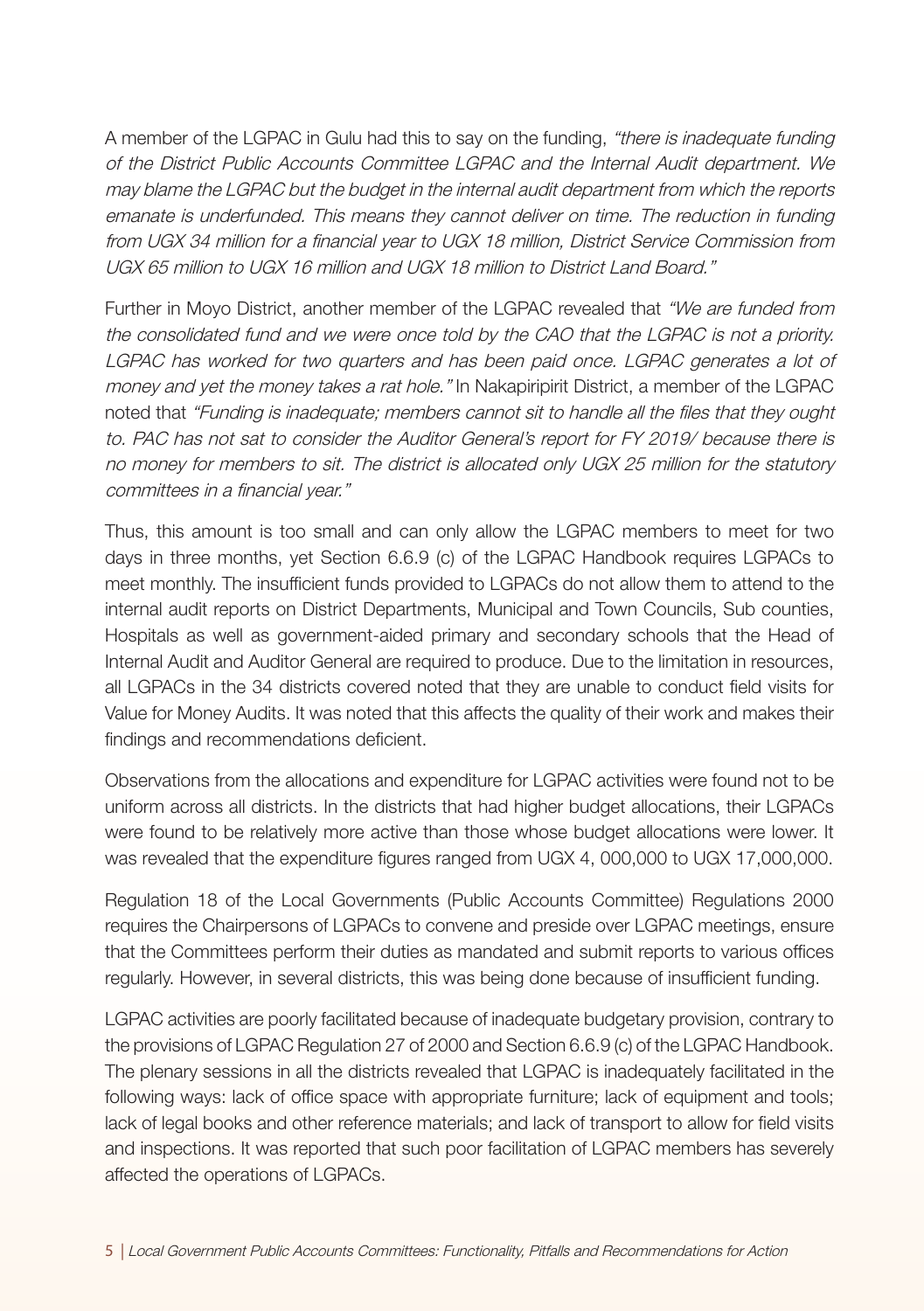#### Inappropriate salary scale for the head of internal audit

A concern was raised in several districts about the salary scale of the head of internal audit whose scale is U2 and is expected to audit their supervisor at a higher salary scale (U1S). It was noted that the internal auditors end up not being independent or compromised because of such power relations. It was noted that the head of internal audit should be elevated to a higher scale.

#### Inadequate staffing of the internal audit office

There were reports of inadequate staffing in most of the audit departments. This means that they cannot perform as expected. The Internal Audit Department is mandated to support the local governments to minimize risk in their operations. But for this to be done, the staffing levels must be adequate. However, from the training, it was evident that most of the audit departments were understaffed and grossly under facilitated. As a result, there are institutions in Local Governments like schools and town councils that have not been audited for some years. A member of the LGPAC in Soroti rightly noted, "The Internal Audit department is understaffed and overwhelmed. The department does not have transport to carry out audit works in the field. When the Internal Auditor does not do thorough work, it frustrates the work of LGPAC" In Nwoya District, for instance, the CAO noted that the person in the position is not substantive and the department is not well funded which has created a lot of backlogs which has made the person to look ineffective. The audit department is given less budget compared to the work done.

#### Lack of regular induction and orientation of LGPAC members

The plenary sessions during the training revealed that there is no regular induction and training of members of PAC. It was noted that LGPACs largely depends on technical guidance from Clerks to Council. It should be noted that being a Clerks to the council is an assigned responsibility held by any district staff at a level of senior assistant secretary, with many other responsibilities and thus cannot adequately mentor the committee. This is also because of the inadequacy of funds in the Ministry of Local Government.

#### Lack of provision for gender representation on LGPAC

While the Local Government Act 1997 provides for the establishment of the LGPAC, including composition and or size of LGPAC, the law is silent of the gender representation, the LGPAC is expected to have 4 members of 'upright' character. It does not explicitly mention anything to do with the aspect of gender.

#### Failure to present the treasury memoranda in council

It was observed in most districts that it is not a common practice to present the treasury memoranda to the council. Most of the district leaders expressed ignorance about this legal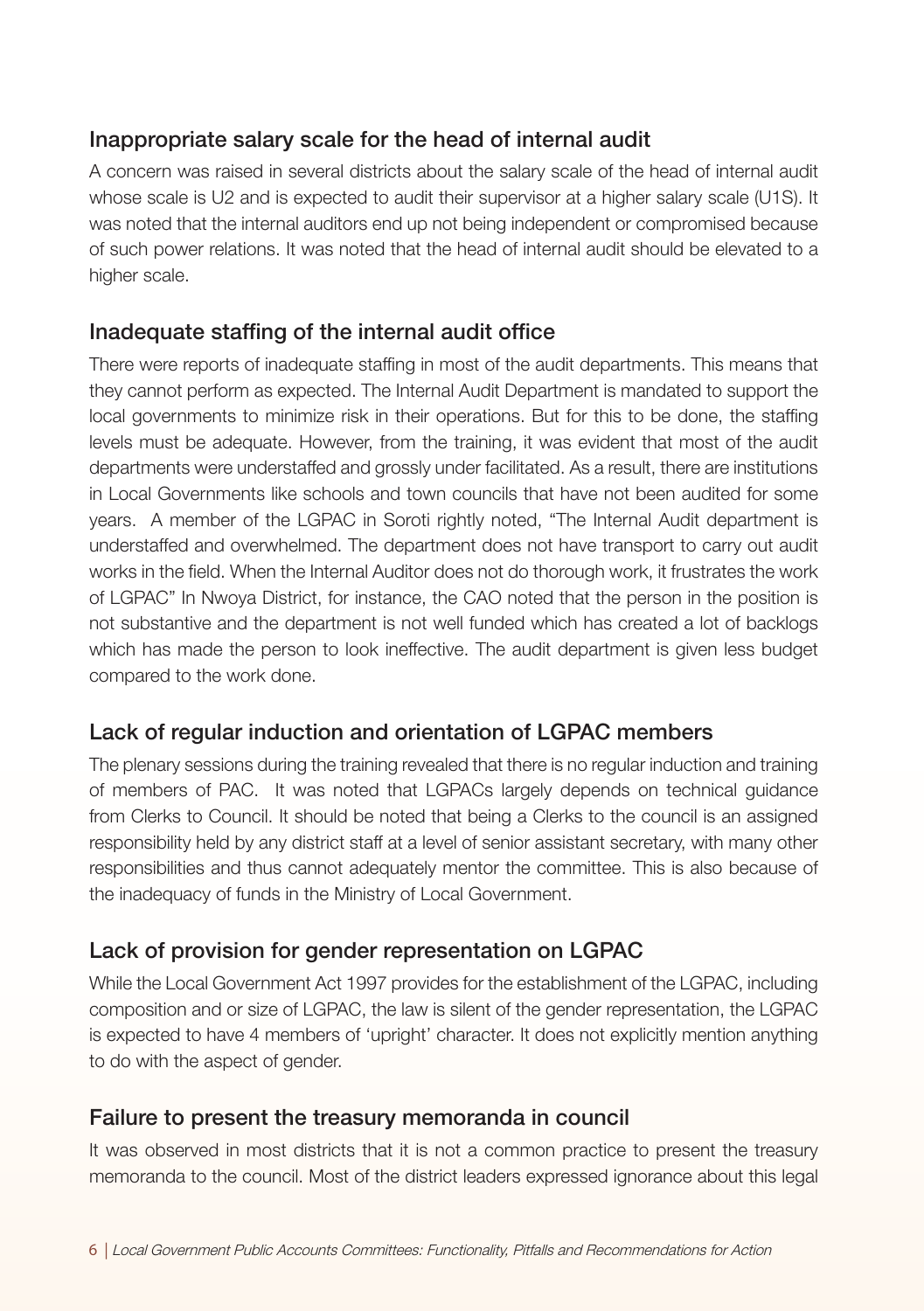and procedural requirement. Compliance with this requirement was thus uncommon. In Nwoya District, the speaker noted with concern that the treasury memorandum is always included on the order paper, but the responsible persons do not comply. He further noted that either DEC does not know what to do or does not know what it means. In Kanungu District, Secretary Finance reported that "the district executive has never presented a treasury memorandum to the council. We are learning about this for the first time. But if I am to serve another term in the District Executive, I will ensure that the treasury memorandum is presented in council." A similar revelation was made by the Vice-Chairperson Hoima District who reported that "We did not know that we had to regularly present the treasury memoranda. That is why we have never bothered about it."

#### Failure to implement LGPAC recommendations

There is no implementation of the recommendations of the LGPAC. Negative findings were cited in several districts however, these were never acted upon. A Member of LPAC in the Nwoya District Local Government noted that "we have always submitted their recommendations for implementation but that does not happen which creates a lot of backlogs." Also concerning this is the fact that some of the individuals who appear in the LGPAC to answer some of the negative findings never comply with what is expected of them and the same negative findings keep appear in audits a year in and year out. In Nebbi an LGPAC member alluded to this, "the recommendations are not worked upon e.g some issues like unaccounted for funds. We cautioned the accounting officers, and we see the person reappearing each time." This is because of the impunity of some of the staff and the influence that the political wing has in the recruitment process. They cannot allow their own to be executed. Such action renders the LGPAC toothless and demotivates the committee. A member of LGPAC from Arua District noted that "There are staff that have been implicated in the reports and instructed to refund district funds. However, the same names appear in council and after two or three times it is said that those amounts were written off. If people do not pay what else can the LGPAC do so that these monies are paid? Should staff commit offences repeatedly and move scot-free?" In some cases, it was reported that CAO fails to recover resources from staff that misused or failed to account for them.

#### Lack of substantive secretary to the LGPAC

The persons that are in these positions in some districts like Nwoya were not substantive but were acting capacity. Moreover, the committee entirely depends on the work of the audit department to do its job. Section 62(1) of the Local Government Act (The Local Government Act, 1997) states that "The chief administrative officer shall assign a senior public officer at the rank of or above senior assistant secretary in the employment of the local government to perform the duties of the clerk to the district council." Several districts have the secretaries of LGPAC as the Clerks to Council which is already a position with a lot of workloads. It was also observed that the secretary to LGPAC who is the Clerk to Council has so many other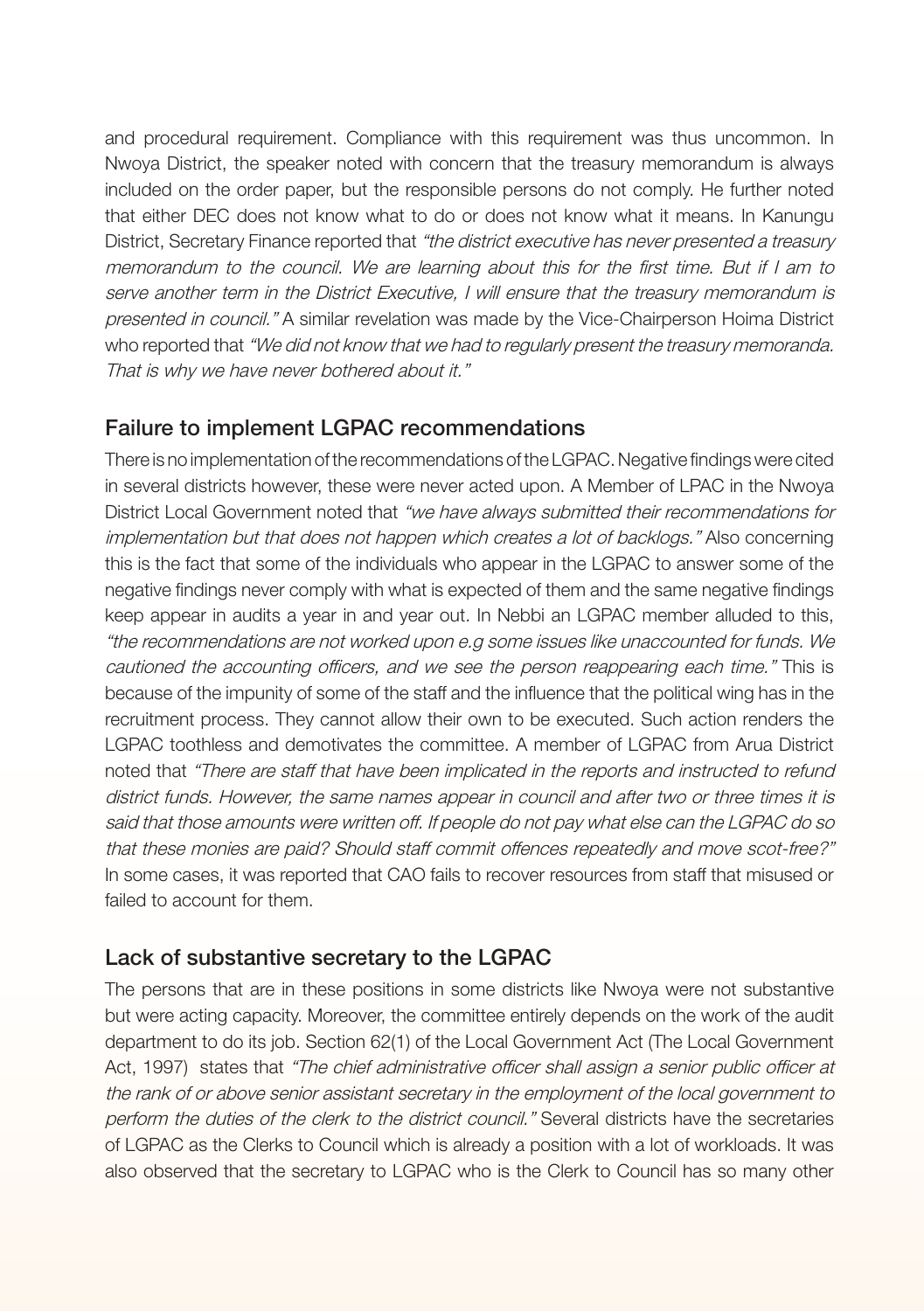commitments with standing committees and sometimes a sub-county to superintend. For instance, a member of LGPAC, Kaliro District remarked, "the Office of the clerk to Council is an assigned role and is loaded with too much work and is also Secretary LGPAC; also handles audit reports for institutions in the district."

#### Questionable character of some members of the committees

Whereas Section 88 of the LGA requires that for people to be appointed to serve on the Local Government Public Accounts Committee, they should possess a high moral character and proven integrity, the integrity of the persons LGPACs is questionable. There were complaints of double standards, conflict of interest, and corruption among others. A member LGPAC in Apac District explained that "Conflict of interest and interference from the political leaders who bring their people to be recruited by the DSC claiming; we are the ones who appointed you to the committee." This places the LGPAC in a precarious position; to pin the local government staff or pay allegiance to those that nominated them.

#### Part-time position of the chairperson LGPAC

Amidst complaints of a heavy workload, the members of PAC who participated in the training reported that the position of the Chairperson of the committee is part-time amidst the heavy workload that the committee is required to handle. Regulation 18 of the Local Governments (Public Accounts Committee) Regulations 2000, requires the Chairpersons of LGPACs to convene and preside over LGPAC meetings, ensure that the committees perform their duties as mandated and submit reports to various offices regularly. Furthermore, the LGPAC operation Handbook requires the LGPAC Chairpersons to identify the institutions to be audited in consultation with the Head of Internal Audit Unit, issue letters of engagement to the heads of these institutions, schedule LGPAC meetings, supervise the extraction of issues from reports and supervise LGPAC report preparation and distribution. There were requests that this position is made full-time just like that of the Chairperson DSC so that they can have sufficient time to attend to the demands of the position.

#### Failure by the technical staff to appear before LGPAC

In some districts, there were reports that some technical officers like the CAO, Chief Finance Officers refuse to appear before PAC when summoned to respond to some queries. As a result, this has caused animosity between the committees and technical staff, failure to address some queries and financial loss to the districts.

#### Duplication of roles by the regional audit committees

The Regional Audit Committees were placed in all regions across the country and their main objective was to help in reducing the workload of the LGPAC. However, the LGPACs viewed this position as a duplication of roles. It is a considered view of stakeholders that the regional audit committees do not create much value upward the accountability chain given that they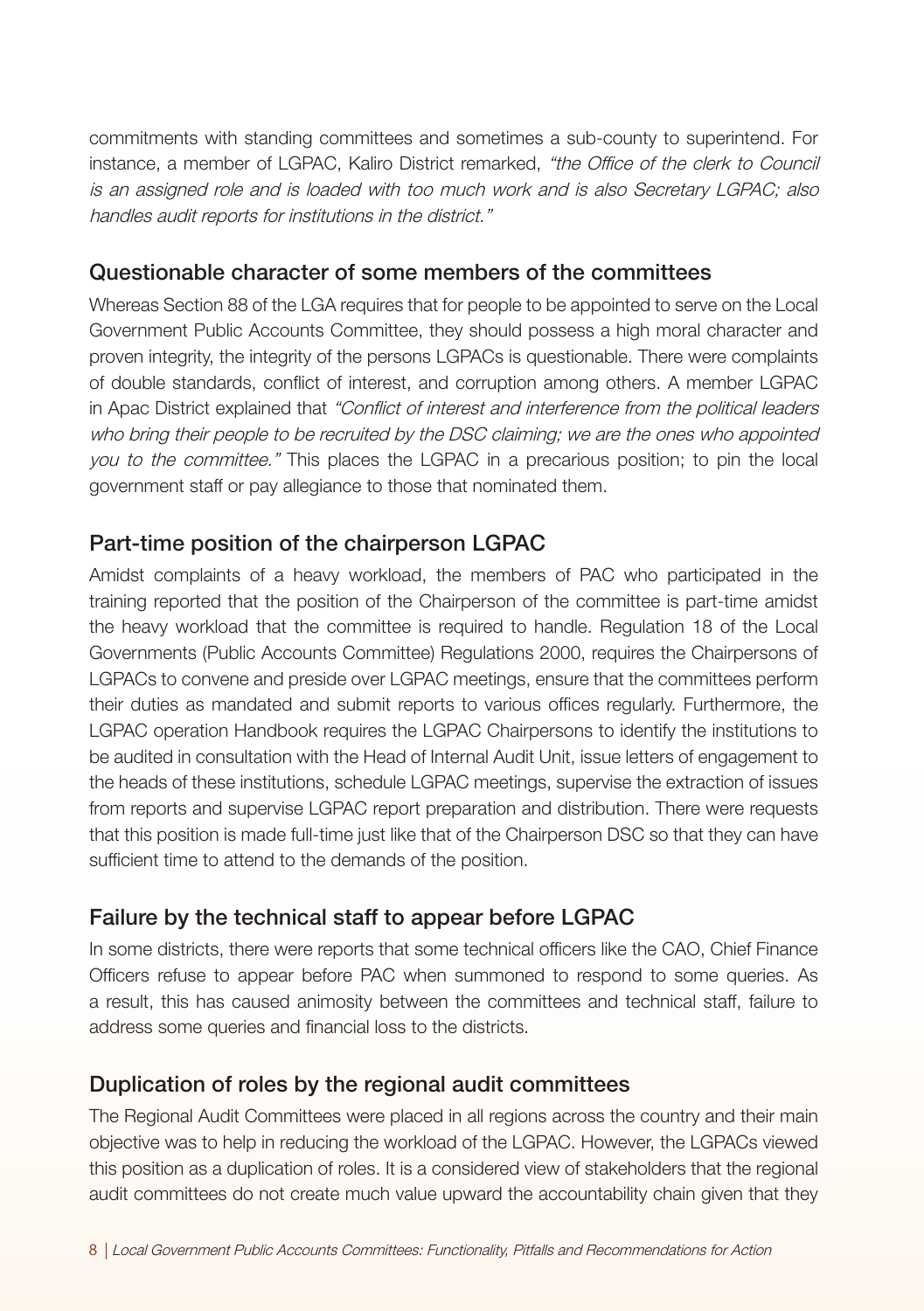too can cause the implementation of recommendations from LGPAC or recovery of lost resources.

#### Lack of control of the meetings' schedule

The LGPAC members are not in control of their schedule of meetings. It was noted that their meetings are usually scheduled and called by the secretaries. The members of the LGPAC also revealed that they receive the internal audit reports and other documents late and thus not able to read and scrutinize them.

#### Lack of feedback from the MOLG on submitted PAC reports from LGs.

The LGPAC members reported that the Ministry of Local Government seldom provides feedback to the Local Governments on the LGPAC reports submitted by the Local Governments to the MoLG. The LGs usually get feedback from LGPAC at Parliament especially when there are unresolved queries in the reports. The LGs further reported that they never get to know whether these reports were submitted to parliament.

## 7. CONCLUSION AND POLICY RECOMMENDATIONS

#### 7.1 Conclusion

The LGPACs have to a large extent performed their roles of examining the reports of the Auditor-General and the Internal Audit department. However, the challenges of funding, inadequate staffing in the internal audit department, lack of implementation of LGPAC recommendations, failure to bring culprits to the book and limited capacity of the committee members have affected their functionality. It is therefore important for the Ministry of Local Government to increase funding to the committee, penalize DEC for non-action, build the capacity of the committee members and include the citizens in the accountability cycle.

#### 7.2 Policy Recommendations

- a. Adequate Funding. There is a need to ensure appropriate budgeting and adequate budget allocations to the functioning of the LGPAC to ensure that it can be able to meet regularly and conduct public hearings, investigations and field verifications where necessary.
- b. Capacity Building. Continuous capacity development is a key ingredient for the effective operations of LGPAC. The Ministry of Local Government and Ministry of Finance, Planning and Economic Development, and the Office of Auditor General should ensure that there is a need for regular training for LGPACs. LG PACs are likely to make mistakes whenever they are not abreast with the new policies and financial guidelines from Central Government.
- c. Representation of Women on LGPAC. There is a need to amend Section 88 of the LGA to provide for the representation of women on the committee.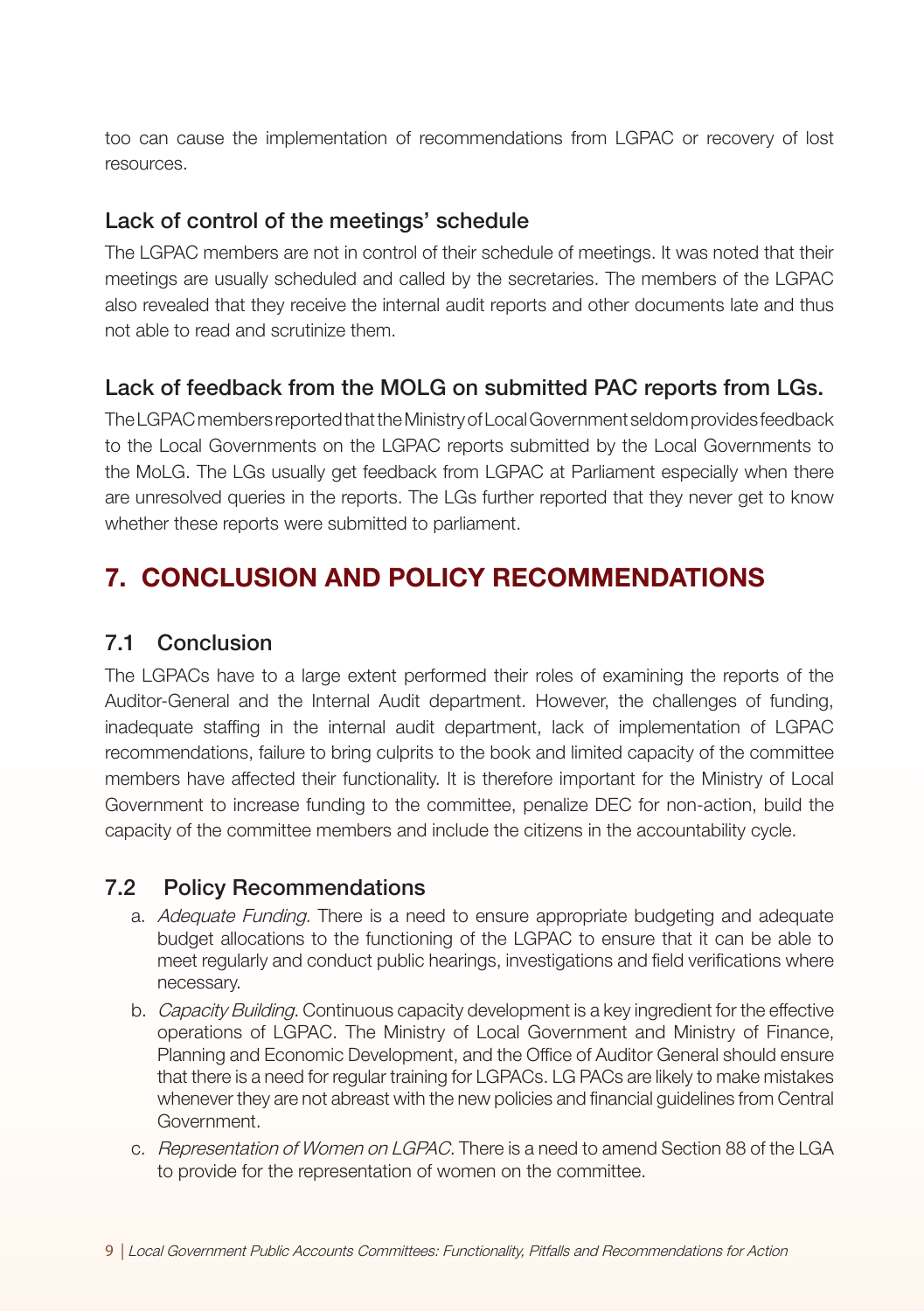- d. Qualifications of Members. The policy on the qualifications of the LGPAC committee members only states that a member should be conversant with accounting. However, if the committee is to be fully functional, all members need to be knowledgeable in accounting and public financial management. The Ministry of Local Government needs to amend the law so that on the section of the qualifications, and inset a requirement for all members to know accounting and public financial management.
- e. Secretary to the LGPAC. The Office of the Clerk to Council who is the secretary to LGPAC is overwhelmed with duties from Council, standing committees and at times Sub counties. The Ministry of Local Government needs to place a substantive secretary to LGPAC in a senior position but one who is not as engaged as the Clerk to the council.
- f. Reporting Channels. The reporting channels of PAC reports are not well stated in the LGA. A good practise should be that reports addressed to the Committee of Finance and Planning and recommendations from the committee are presented to the council. It is therefore important that the Ministry of Finance, Planning and Economic Development provide clarity in the law on who the reports should be addressed.
- g. Implementation of Recommendations. One of the emerging issues during the training that were carried out by ACODE was the non-implementation of the recommendations by LGPAC. A provision should be placed in the Local Government Act that would compel the District Executive Committee to act on the PAC reports.
- h. Citizen Participation. It was realised that citizens do not appear in this accountability pattern. Yet citizen participation in public service provisioning and development policy and programming can therefore be a way of seeking greater accountability for people living in poverty. (Burns, Lopez Franco, Shahrokh, & Ikita, 2015). The government should provide a mechanism in which citizen participation in the accountability cycle is reinforced to encourage answerability from responsible persons.
- i. Full-time Office for the Chairperson. The Local Government Act needs to be reviewed so that the office of the chairperson is a full-time position. This will by far ensure that issues that arise are dealt with promptly and the files are reviewed in a short time.

#### Recommendations to Local Governments

- a. In some districts, it was noted that the Internal Auditors were not attending the meetings of LGPAC. Local Governments, Chief Administrative Officers, in particular, should compel the internal audit department to attend the meetings by LGPAC.
- b. Reference Materials. There is a need to provide LGPAC members with up to date information aiding their operations. Such information may include; the Constitution of the Republic of Uganda, Public Financial Management Act 2015, Local Government Act (1997) and guiding regulations to aid them in performing their duties.
- c. Adequate facilitation for LGPAC. There is a need to provide adequate facilitation for the committee with comfortable office space; equipment; reference materials like relevant laws and regulations; and transport for investigations and field verification visits.
- d. Presentation of the Treasury Memoranda in council. The Ministry of Local Government Inspection Department should ensure that Local Governments comply with the requirement for regular presentation of the treasury memoranda in council.
- e. Amendment of the Local Governments Act (LGA) to provide for regional tribunals. The LGAs should be amended to create regional tribunals to handle issues arising from